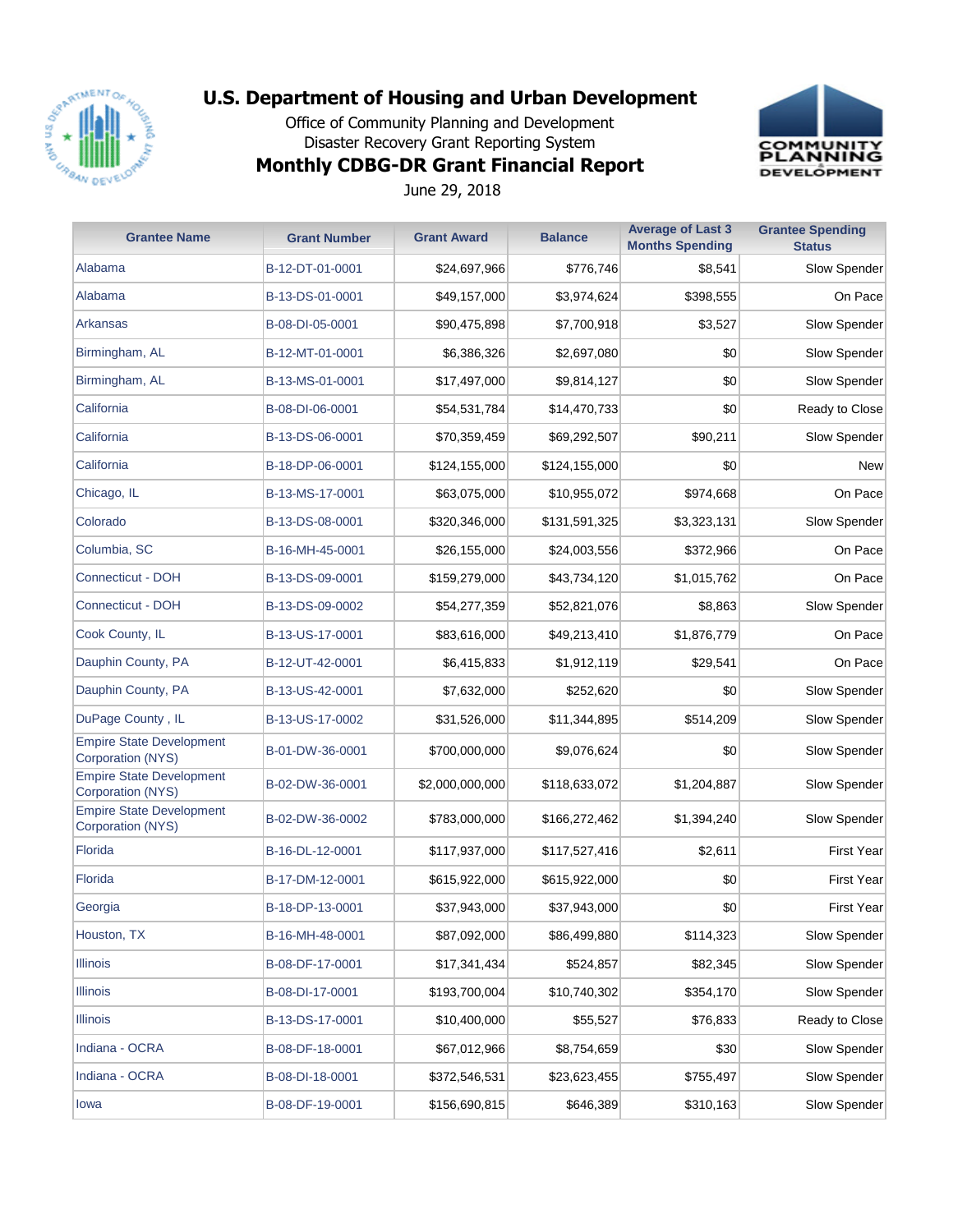

Office of Community Planning and Development Disaster Recovery Grant Reporting System



## **Monthly CDBG-DR Grant Financial Report**

June 29, 2018

| <b>Grantee Name</b>  | <b>Grant Number</b> | <b>Grant Award</b> | <b>Balance</b>  | <b>Average of Last 3</b><br><b>Months Spending</b> | <b>Grantee Spending</b><br><b>Status</b> |
|----------------------|---------------------|--------------------|-----------------|----------------------------------------------------|------------------------------------------|
| lowa                 | B-08-DI-19-0001     | \$734,178,651      | \$7,642,964     | \$719,794                                          | Slow Spender                             |
| lowa                 | B-13-DS-19-0001     | \$96,887,177       | \$81,063,209    | \$1,620,090                                        | On Pace                                  |
| Jefferson County, AL | B-12-UT-01-0001     | \$7,847,084        | \$5,828,182     | \$23,664                                           | Slow Spender                             |
| Jefferson County, AL | B-13-US-01-0001     | \$9,142,000        | \$3,663,530     | \$101,323                                          | On Pace                                  |
| Jefferson Parish, LA | B-13-US-22-0001     | \$16,453,000       | \$12,429,874    | \$0                                                | Slow Spender                             |
| Joplin, MO           | B-12-MT-29-0001     | \$45,266,709       | \$15,805,255    | \$1,116,206                                        | On Pace                                  |
| Joplin, MO           | B-13-MS-29-0001     | \$113,276,000      | \$40,153,045    | \$4,610,821                                        | On Pace                                  |
| Lexington County, SC | B-16-UH-45-0001     | \$21,370,000       | \$17,414,156    | \$874,926                                          | On Pace                                  |
| Louisiana            | B-06-DG-22-0001     | \$6,210,000,000    | \$75,937,358    | \$1,695,119                                        | Slow Spender                             |
| Louisiana            | B-06-DG-22-0002     | \$4,200,000,000    | \$99,814,542    | \$1,679,734                                        | Slow Spender                             |
| Louisiana            | B-08-DG-22-0003     | \$3,000,000,000    | \$52,031,850    | \$1,517,745                                        | Slow Spender                             |
| Louisiana            | B-08-DI-22-0001     | \$1,093,212,571    | \$140,335,578   | \$4,599,304                                        | Slow Spender                             |
| Louisiana            | B-13-DS-22-0001     | \$64,379,084       | \$21,080,531    | \$991,788                                          | Slow Spender                             |
| Louisiana            | B-13-DS-22-0002     | \$92,629,249       | \$86,873,832    | \$494,666                                          | Slow Spender                             |
| Louisiana            | B-16-DL-22-0001     | \$1,708,407,000    | \$1,355,541,138 | \$45,547,110                                       | On Pace                                  |
| Luzerne County, PA   | B-12-UT-42-0002     | \$15,738,806       | \$4,254,538     | \$120,896                                          | On Pace                                  |
| Luzerne County, PA   | B-13-US-42-0002     | \$9,763,000        | \$15,437        | \$0                                                | Ready to Close                           |
| Maryland             | B-13-DS-24-0001     | \$28,640,000       | \$6,070,327     | \$0                                                | Slow Spender                             |
| <b>Massachusetts</b> | B-13-DS-25-0001     | \$7,210,000        | \$208,940       | \$39,495                                           | On Pace                                  |
| Memphis, TN          | B-10-MF-47-0001     | \$6,264,239        | \$0             | \$0                                                | Ready to Close                           |
| Minot, ND            | B-12-MT-38-0001     | \$67,575,964       | \$7,167,875     | \$27,831                                           | Slow Spender                             |
| Minot, ND            | B-13-MS-38-0001     | \$35,056,000       | \$661,027       | \$102,404                                          | On Pace                                  |
| Minot, ND            | B-13-MS-38-0002     | \$74,340,770       | \$61,092,186    | \$1,687,127                                        | On Pace                                  |
| <b>Mississippi</b>   | B-06-DG-28-0001     | \$5,058,185,000    | \$130,231,899   | \$12,387,587                                       | Slow Spender                             |
| Mississippi          | B-06-DG-28-0002     | \$423,036,059      | \$2,776,380     | \$2,468                                            | Slow Spender                             |
| <b>Mississippi</b>   | B-08-DF-28-0001     | \$2,281,287        | \$13,926        | $-$2,536$                                          | Ready to Close                           |
| Mississippi          | B-08-DI-28-0001     | \$11,722,116       | \$1,157,242     | \$108                                              | Slow Spender                             |
| <b>Missouri</b>      | B-08-DI-29-0001     | \$97,605,490       | \$8,103,468     | \$285,852                                          | Slow Spender                             |
| Missouri             | B-12-DT-29-0001     | \$8,719,059        | \$159,518       | \$79,645                                           | On Pace                                  |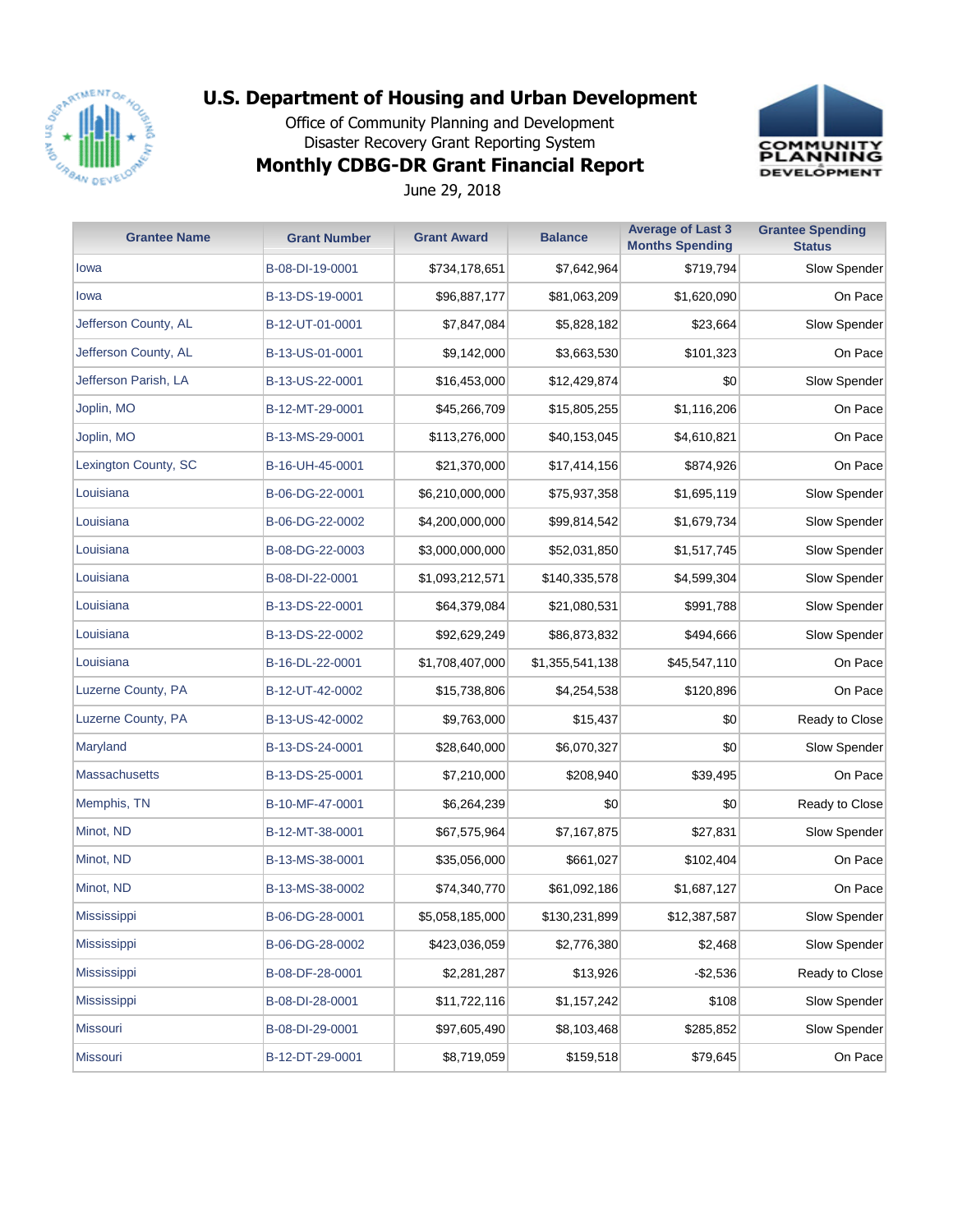

Office of Community Planning and Development Disaster Recovery Grant Reporting System



# **Monthly CDBG-DR Grant Financial Report**

June 29, 2018

| <b>Grantee Name</b>        | <b>Grant Number</b> | <b>Grant Award</b> | <b>Balance</b>  | <b>Average of Last 3</b><br><b>Months Spending</b> | <b>Grantee Spending</b><br><b>Status</b> |
|----------------------------|---------------------|--------------------|-----------------|----------------------------------------------------|------------------------------------------|
| <b>Missouri</b>            | B-13-DS-29-0001     | \$11,844,000       | \$856,656       | \$274,684                                          | On Pace                                  |
| <b>Missouri</b>            | B-18-DP-29-0001     | \$58,535,000       | \$58,535,000    | \$0                                                | <b>First Year</b>                        |
| Moore, OK                  | B-13-MS-40-0001     | \$52,200,000       | \$23,307,543    | \$296,343                                          | Slow Spender                             |
| Nashville-Davidson, TN     | B-10-MF-47-0002     | \$33,089,813       | \$4,714,048     | \$15,611                                           | Slow Spender                             |
| <b>New Jersey</b>          | B-12-DT-34-0001     | \$15,598,506       | \$1,444,645     | \$107,556                                          | On Pace                                  |
| <b>New Jersey</b>          | B-13-DS-34-0001     | \$4,174,429,000    | \$1,372,825,039 | \$24,995,412                                       | On Pace                                  |
| <b>New Jersey</b>          | B-13-DS-34-0002     | \$15,000,000       | \$14,315,231    | \$19,032                                           | Slow Spender                             |
| New Orleans, LA            | B-13-MS-22-0001     | \$15,031,000       | \$6,083,149     | \$518,440                                          | On Pace                                  |
| New Orleans, LA            | B-13-MS-22-0002     | \$141,260,569      | \$140,753,691   | \$48,888                                           | Slow Spender                             |
| <b>New York</b>            | B-12-DT-36-0001     | \$71,654,116       | \$67,528,488    | \$30,840                                           | Slow Spender                             |
| <b>New York</b>            | B-13-DS-36-0001     | \$4,416,882,000    | \$1,262,453,397 | \$33,849,798                                       | On Pace                                  |
| <b>New York</b>            | B-13-DS-36-0002     | \$35,800,000       | \$35,493,085    | \$38,016                                           | Slow Spender                             |
| New York City, NY          | B-13-MS-36-0001     | \$4,213,876,000    | \$1,584,862,808 | \$70,363,862                                       | On Pace                                  |
| New York City, NY          | B-13-MS-36-0002     | \$176,000,000      | \$174,750,030   | \$0                                                | Slow Spender                             |
| North Carolina             | B-16-DL-37-0001     | \$236,529,000      | \$235,673,031   | \$285,323                                          | Slow Spender                             |
| Oklahoma                   | B-13-DS-40-0001     | \$93,700,000       | \$11,506,111    | \$1,850,316                                        | On Pace                                  |
| Orange County, NY          | B-12-UT-36-0001     | \$11,422,029       | \$10,961,339    | \$0                                                | Slow Spender                             |
| Pennsylvania               | B-12-DT-42-0001     | \$27,142,501       | \$17,141,635    | \$184,490                                          | Slow Spender                             |
| Pennsylvania               | B-13-DS-42-0001     | \$29,986,000       | \$27,562,033    | \$178,346                                          | Slow Spender                             |
| <b>Puerto Rico</b>         | B-08-DI-72-0001     | \$29,982,887       | \$9,026,753     | \$343,058                                          | Slow Spender                             |
| <b>Puerto Rico</b>         | B-17-DM-72-0001     | \$1,507,179,000    | \$1,507,179,000 | \$0                                                | <b>First Year</b>                        |
| Rhode Island               | B-10-DF-44-0001     | \$8,935,237        | \$1,019,091     | \$6,087                                            | Slow Spender                             |
| Rhode Island               | B-13-DS-44-0001     | \$19,911,000       | \$5,791,143     | \$270,304                                          | On Pace                                  |
| <b>Richland County, SC</b> | B-16-UH-45-0002     | \$30,770,000       | \$29,182,481    | \$227,672                                          | Slow Spender                             |
| San Marcos, TX             | B-16-MH-48-0002     | \$33,794,000       | \$32,478,206    | \$0                                                | Slow Spender                             |
| Shelby County, TN          | B-13-US-47-0002     | \$60,445,163       | \$56,711,554    | \$308,678                                          | Slow Spender                             |
| South Carolina             | B-16-DH-45-0001     | \$126,698,000      | \$66,230,771    | \$4,782,526                                        | On Pace                                  |
| South Carolina             | B-16-DL-45-0001     | \$95,086,000       | \$86,126,553    | \$1,916,744                                        | On Pace                                  |
| Springfield, MA            | B-13-MS-25-0001     | \$21,896,000       | \$9,513,077     | \$536,124                                          | On Pace                                  |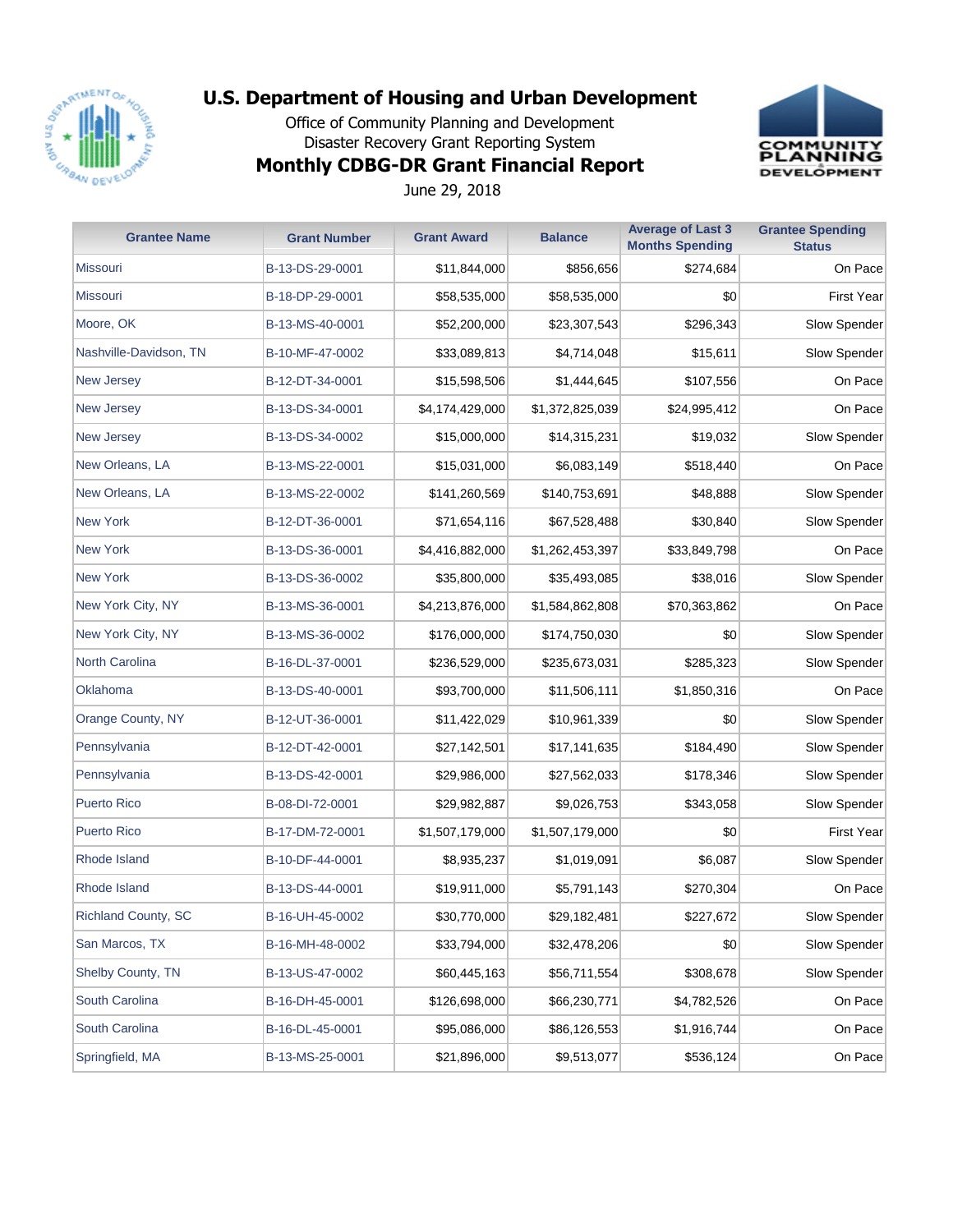

Office of Community Planning and Development Disaster Recovery Grant Reporting System



### **Monthly CDBG-DR Grant Financial Report**

June 29, 2018

| <b>Grantee Name</b> | <b>Grant Number</b> | <b>Grant Award</b> | <b>Balance</b>   | <b>Average of Last 3</b><br><b>Months Spending</b> | <b>Grantee Spending</b><br><b>Status</b> |
|---------------------|---------------------|--------------------|------------------|----------------------------------------------------|------------------------------------------|
| Springfield, MA     | B-13-MS-25-0002     | \$17,056,880       | \$11,033,085     | \$123,887                                          | Slow Spender                             |
| St. Tammany Parish  | B-13-US-22-0002     | \$10,914,916       | \$5,936,935      | \$0                                                | Slow Spender                             |
| Tennessee           | B-08-DI-47-0001     | \$92,517,890       | \$1,744,177      | \$133                                              | Ready to Close                           |
| Tennessee           | B-10-DF-47-0001     | \$30,906,517       | \$863,507        | \$73                                               | Slow Spender                             |
| Tennessee           | B-13-DS-47-0001     | \$13,810,000       | \$6,030,298      | \$114,710                                          | On Pace                                  |
| Tennessee           | B-13-DS-47-0002     | \$44,502,374       | \$42,448,316     | \$85,879                                           | Slow Spender                             |
| Texas - GLO         | B-08-DI-48-0001     | \$3,113,472,856    | \$432,722,979    | \$8,189,944                                        | Slow Spender                             |
| Texas - GLO         | B-12-DT-48-0001     | \$31,319,686       | \$7,865,112      | \$382,758                                          | On Pace                                  |
| Texas - GLO         | B-16-DH-48-0001     | \$74,568,000       | \$74,200,857     | \$1,294                                            | Slow Spender                             |
| Texas - GLO         | B-16-DL-48-0001     | \$238,895,000      | \$238,807,335    | \$29,222                                           | Slow Spender                             |
| Texas - GLO         | B-17-DL-48-0002     | \$57,800,000       | \$57,800,000     | \$0                                                | <b>First Year</b>                        |
| Texas - GLO         | B-17-DM-48-0001     | \$5,024,215,000    | \$5,024,215,000  | \$0                                                | <b>First Year</b>                        |
| Town of Union, NY   | B-12-MT-36-0001     | \$10,137,818       | \$3,356,215      | \$27,108                                           | Slow Spender                             |
| Tuscaloosa, AL      | B-12-MT-01-0002     | \$16,634,702       | \$8,292,647      | \$0                                                | Slow Spender                             |
| Tuscaloosa, AL      | B-13-MS-01-0002     | \$43,932,000       | \$5,294,144      | \$258,294                                          | On Pace                                  |
| Vermont             | B-12-DT-50-0001     | \$21,660,211       | \$1,314,756      | \$14,882                                           | On Pace                                  |
| Vermont             | B-13-DS-50-0001     | \$17,932,000       | \$1,122,005      | \$51,696                                           | On Pace                                  |
| Virgin Islands      | B-17-DM-78-0001     | \$242,684,000      | \$242,684,000    | \$0                                                | <b>First Year</b>                        |
| Virginia            | B-13-DS-51-0001     | \$120,549,000      | \$114,764,733    | \$280,387                                          | Slow Spender                             |
| Warwick, RI         | B-10-MF-44-0002     | \$2,787,697        | \$1,676,718      | \$3,082                                            | Slow Spender                             |
| West Virginia       | B-16-DL-54-0001     | \$149,875,000      | \$148,405,568    | \$110,255                                          | Slow Spender                             |
|                     |                     | \$54,749,203,058   | \$17,277,061,354 | \$244,356,768                                      |                                          |

#### Grantee Spending Status

Slow Spender = Spending less than 10% of monthly pace required to fully use the grant by target closeout date. On Pace = Spending greater than 10% of monthly pace required to fully use the grant by target closeout date.

Ready to Close = Grantee has started the Closeout process.

First Year = New grant, performance is not reported in the first 12 months.

Target Closeout Dates